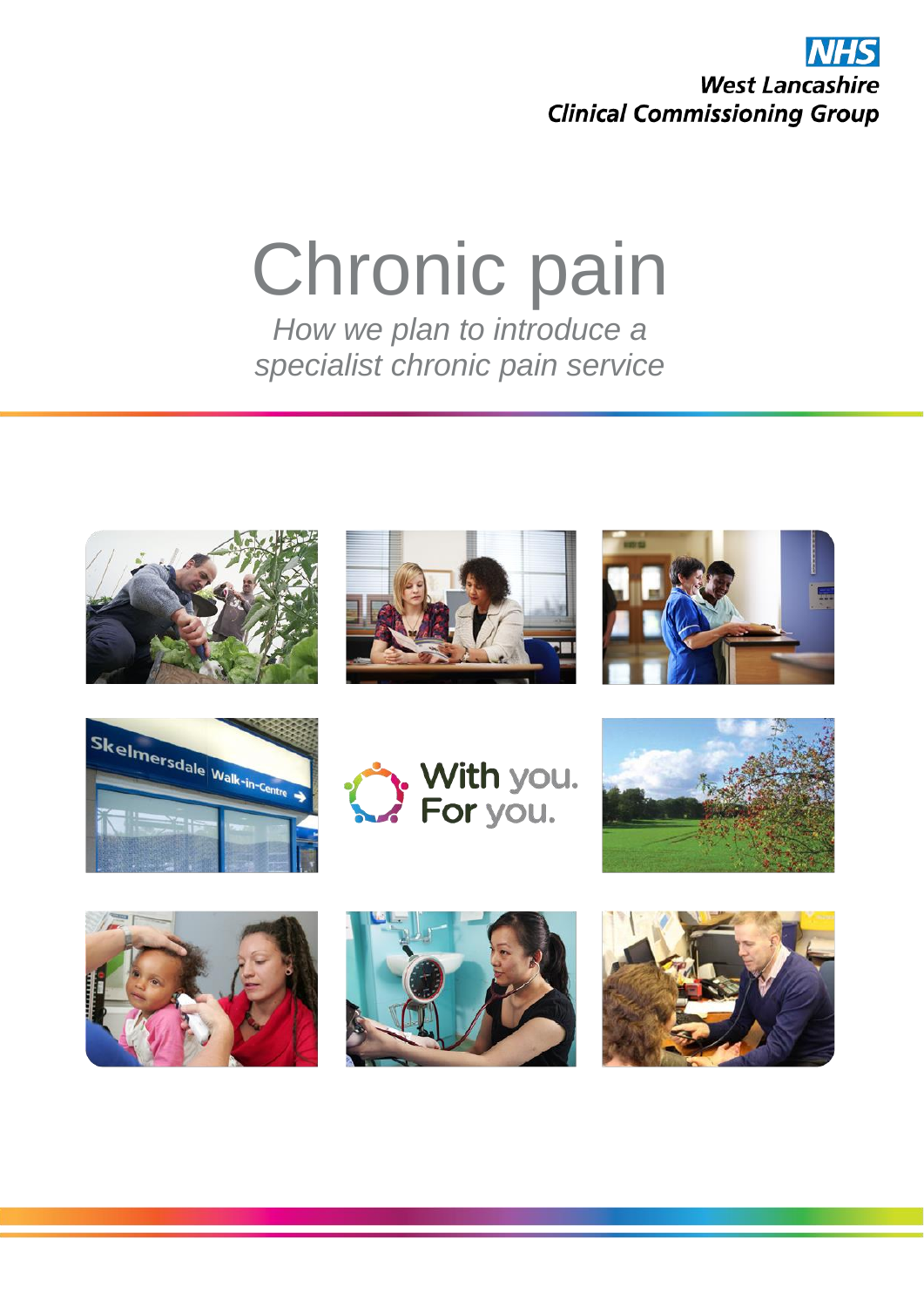## **Background**

As local commissioners of health services in West Lancashire, we have a duty to examine local health services and make improvements where possible if required.

We know there are improvements to be made in terms of chronic pain services. The below document briefly sets out what we know and what we are doing to develop patient care for those local residents living with chronic pain.

## **What do we mean by chronic pain?**

By 'chronic pain', we mean a pain that persists beyond the point at which healing would be expected (3-6 months) (read more via British Pain Society 2007).

## **Where are we now?**

We know that there are currently several people living with pain day in day out in West Lancashire. These people are having to see their GP or visit hospital for treatment and pain relief medication. They need to do this as we currently have no specialist pain service.

Often these patients, however, have a broader need than pain relief. For example, they may require advice around physical activity, nutrition and psychological needs. We need a pain service that will manage the full picture of the patients' life and help them self-manage the pain they are experiencing.

Local clinicians are reporting poor patient experience because the GP is unable to address the full needs of the patient within a normal GP appointment. Our GP membership and clinicians have also told us that patients could become dependent on their prescribed medication which could carry a risk to them. Current NICE guidance highlights this as a possible issue.

The NHS England 5 Year Forward View recommends patients "with long-term conditions" are empowered and also recognises the importance of "promoting wellbeing and independence". It also states that "patients should have direct control over care provided to them".

Patients are being referred to hospital which may not be necessary, and this service would work better delivered from the community with a bigger focus on support rather than medication.

Considering the clinical insight, the CCG invited providers, voluntary community and faith sector representatives and members of the public to a stakeholder day in November 2016 to explore the current issues and opportunities for improvement. There was also follow up stakeholder days in January 2017 and May 2017.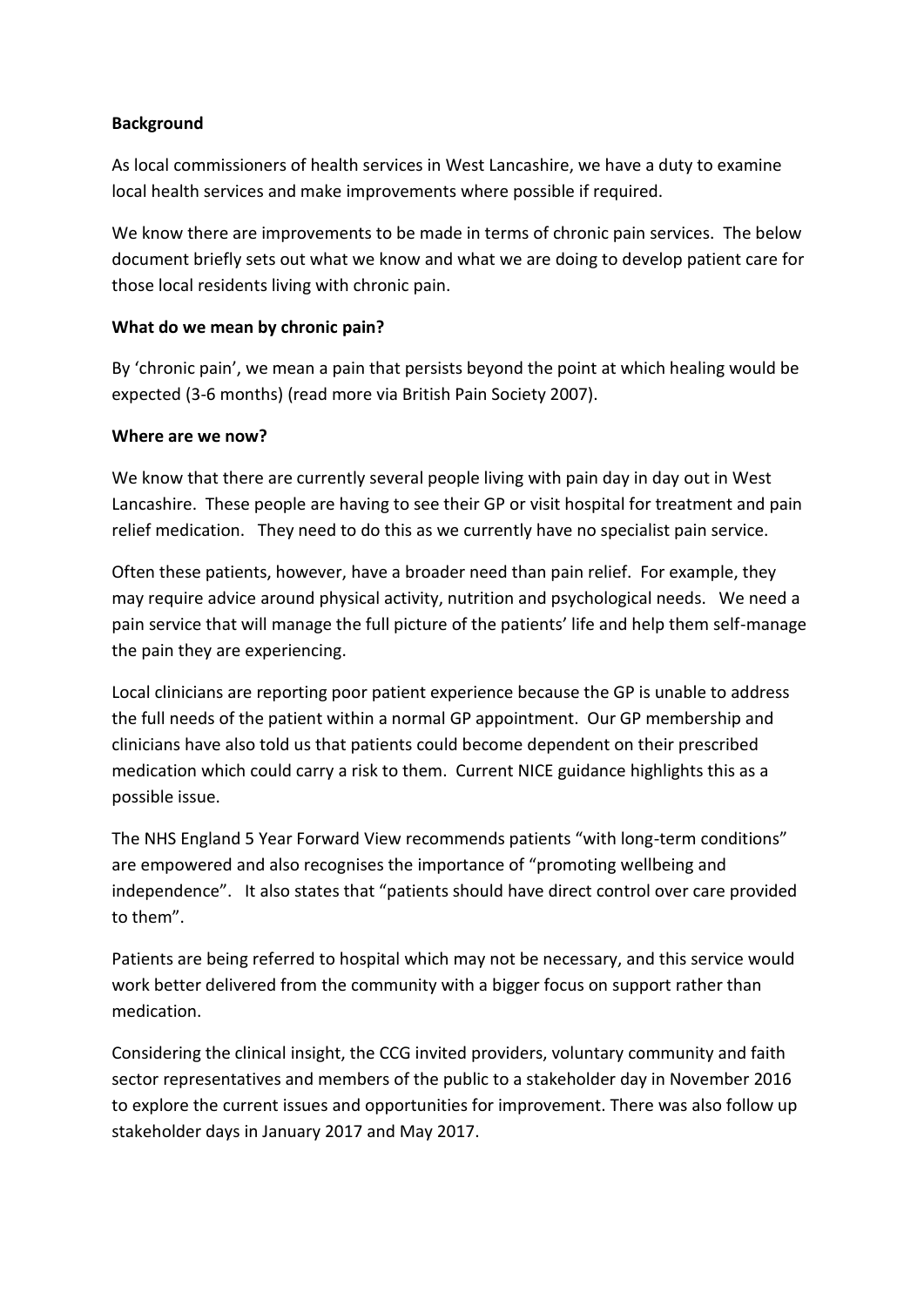The discussions were about the holistic approach needed, the role primary care should play, how to optimise prescribing and how patients with long term pain should be supported.

## **What we think would be best?**

We know there are issues within the existing system and we know there is an evident need for a local pain service.

We would like this specialist pain service to be suitable for our local community and their needs, and to consider the areas of concern we currently have.

In line with our current agreed CCG strategy in terms of bringing care closer to home, we believe this service would operate more effectively and be more accessible if delivered within the community.

In August 2017, we commenced the procurement process for a specialist chronic pain service (iHELP Pain Management) for West Lancashire residents.

## **What this new service could mean for patients?**

New patients presenting to their GP with chronic pain will be referred into a specialist pain service where all their needs e.g. social, physical and psychological, will be examined and addressed. The specialist pain service will provide care and support for the patient using an agreed treatment plan, referring them to hospital only if needed.

For existing patients already known by their GP to have chronic pain, they will have an opportunity to be referred into the specialist pain service for further assessment addressing their own individual needs. The treatment plan may present suggested improvements for the patients' care.

The patient benefits will become more clear once we have been through the procurement process, as we would like our bidders to work with us on developing and shaping the service.

## **Gathering the views of the public**

To gather other views, beyond the clinical insight we already had, the CCG carried a sixweek public consultation from December 2016 to February 2017. We were transparent in our possible plans to carry out a procurement and welcomed views and experiences from those living with chronic pain.

The survey was based on a free text response with the public asked to comment on two proposals and offer suggestions for possible inclusion in any new service specification. We promoted this via our local CVS, community groups, long-term condition support groups, news releases and posters.